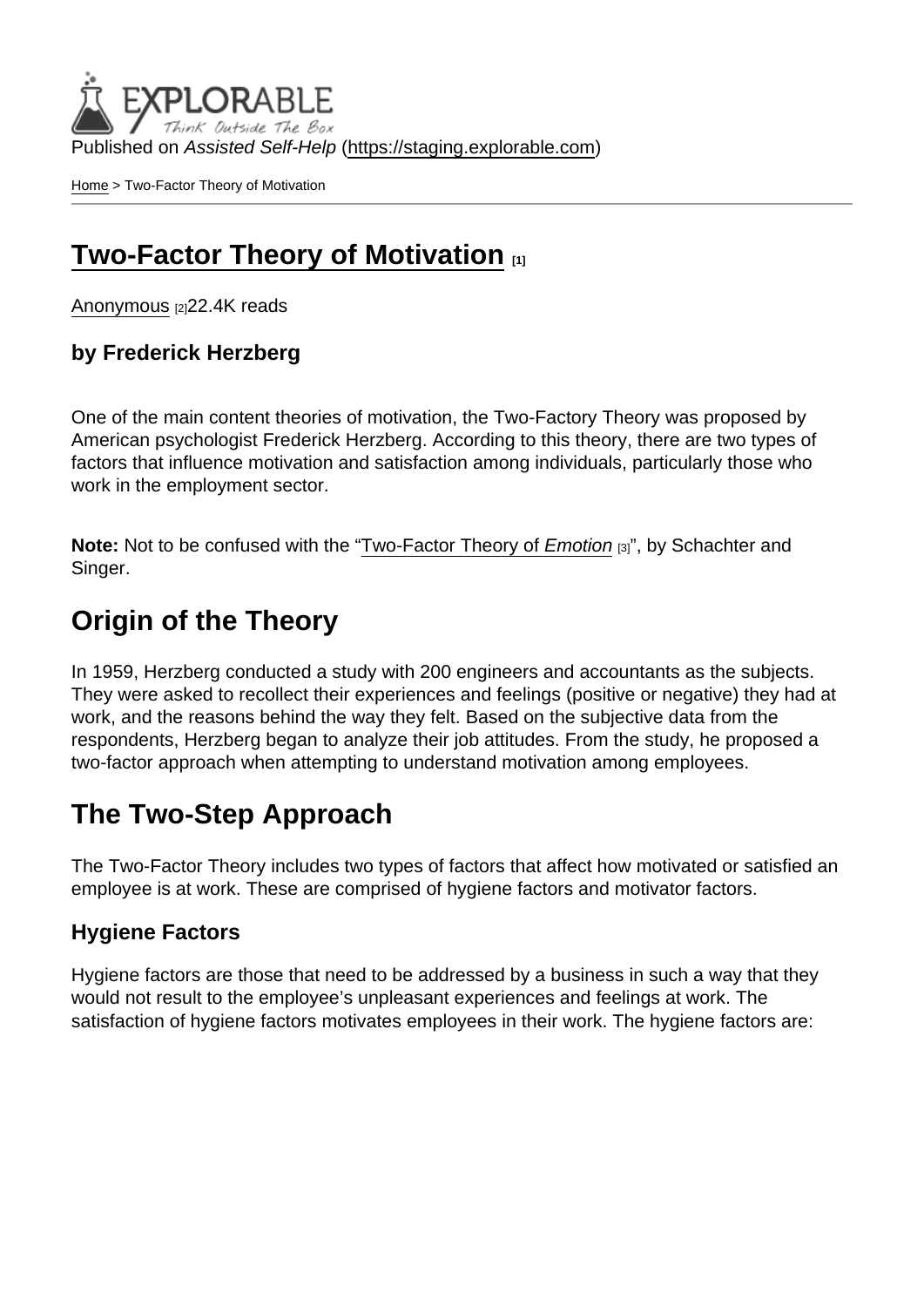- 1. Wages, salaries and other financial remuneration
- 2. Company policy and administration
- 3. Quality of interpersonal relations
- 4. Working conditions
- 5. Feelings of job security
- 6. Quality of supervision

### **Motivator Factors**

Motivator factors emerge from the need of an individual to achieve personal growth. Job satisfaction results from the presence of motivator factors. Moreover, effective motivator factors do not only lead to job satisfaction, but also to better performance at work. The motivator factors are:

- 1. Challenging or stimulating work
- 2. Status
- 3. Opportunity for advancement
- 4. Responsibility
- 5. Sense of personal growth/job achievement
- 6. Acquiring recognition

# **Application**

The two-factor theory of motivation can be used to analyze any evidence of de-motivated employees at work. Applying Herzberg's model, these evidences may include a low level of productivity, poor quality of production and/or service, poor employee-employer relationships, strikes and industrial disputes concerning pay and/or working condition complaints. Following a thorough assessment on the hygiene factors of the business and the motivator factors concerning employees at work, Herzberg suggested that the business' management to apply three methods in which work can be rearranged:

- 1. Job Enlargement
- 2. Job Rotation
- 3. Job Enrichment

# **Supportive Evidence**

The study focusing on the Two-Factor Theory has been repeated 16 times in various populations and work settings, according to Herzberg. The results of the latter two-factor theory studies had been in agreement with the findings of the original study. This proves that the Two-Factor Theory deserves being one of the well-regarded theories on job attitudes, particularly in intrinsic motivation of employees.

# **Criticisms**

The Two-Factor Theory has been criticized by behaviourists due to its general assumption that satisfied workers have greater productivity. In addition, critics said that a statistical theory